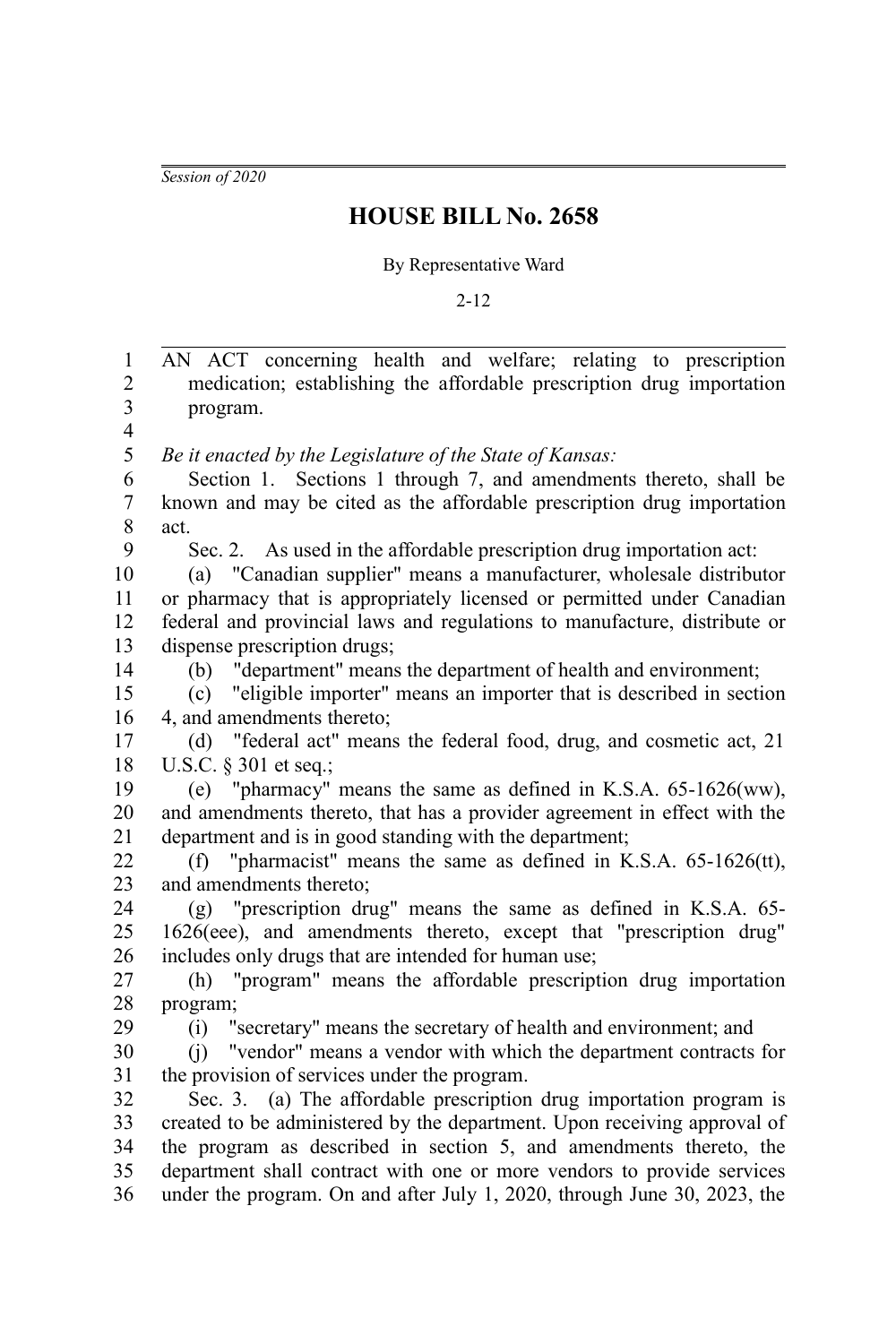selection of any vendor is exempt from the requirements of K.S.A. 75- 3739, and amendments thereto. 1 2

(b) (1) Each vendor, in consultation with the department and any other vendors, shall establish a wholesale prescription drug importation list that identifies the prescription drugs that have the highest potential for cost savings to the state, including prescription drugs that are in short supply, as specified by the department, specialty prescription drugs and high-volume prescription drugs. Each vendor shall revise the list at least annually and at the direction of the department pursuant to subsection  $(b)(2)$ . 3 4 5 6 7 8 9

(2) The department shall review each vendor's wholesale prescription drug importation list at least every three months to ensure that it continues to meet the requirements of the program. The department may direct a vendor to revise the list, as necessary. 10 11 12 13

(3) Each vendor, in consultation with the department, shall identify Canadian suppliers that are in full compliance with relevant Canadian federal and provincial laws and regulations and that have agreed to export prescription drugs identified on the wholesale prescription drug importation list. Each vendor shall verify that such Canadian suppliers meet all of the requirements of the program and will export prescription drugs at prices that will provide cost savings to the state. Each vendor shall contract with such eligible Canadian suppliers, or facilitate contracts between eligible importers and Canadian suppliers, to import prescription drugs under the program. 14 15 16 17 18 19 20 21 22 23

(4) Each vendor shall assist the department in developing and administering a distribution program within the program. 24 25

(5) Each vendor shall assist the department with the annual report required by section 6, and amendments thereto, and provide any information requested by the department for the report. 26 27 28

(6) Each vendor shall ensure the safety and quality of drugs imported under the program, as follows: 29 30

(A) (i) For an initial imported shipment, ensure that each batch of the drug in the shipment is statistically sampled and tested for authenticity and degradation in a manner consistent with the federal act; and 31 32 33

(ii) for any subsequent imported shipment, ensure that a statistically valid sample of the shipment is tested for authenticity and degradation in a manner consistent with the federal act; 34 35 36

37

(B) certify that each drug:

(i) Is approved for marketing in the United States and is not adulterated or misbranded; and 38 39

(ii) meets all of the labeling requirements under 21 U.S.C.  $\S$  352, as in effect on July 1, 2020; 40 41

(C) maintain qualified laboratory records, including complete data derived from all tests necessary to ensure that the drug is in compliance 42 43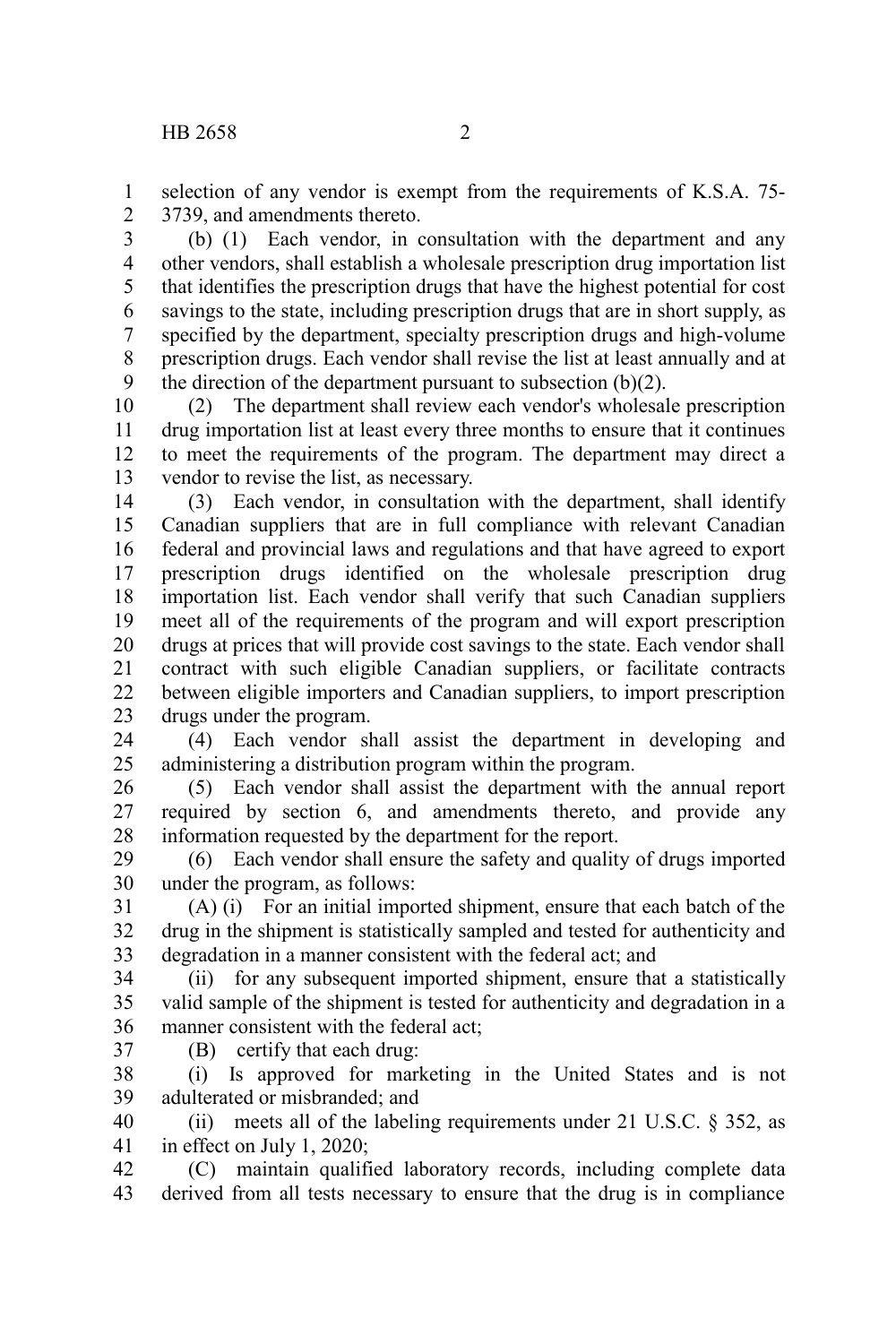with the requirements of this section; and 1

(D) maintain documentation demonstrating that the testing required by this section was conducted at a qualified laboratory in accordance with the federal act and any other applicable federal and state laws and regulations governing laboratory qualifications. 2 3 4 5

(7) All testing required by this section shall be conducted in a qualified laboratory that meets the standards under the federal act and any other applicable federal and state laws and regulations governing laboratory qualifications for drug testing. 6 7 8 9

(8) Each vendor shall maintain a list of all eligible importers that participate in the program. 10 11

(9) Each vendor shall ensure compliance with title II of the federal drug quality and security act, Pub.L. 113-54, by all Canadian suppliers, eligible importers, distributors and other participants in the program. 12 13 14

(10) Each vendor shall provide an annual financial audit of its operations to the department. Each vendor shall provide quarterly financial reports specific to the program and shall include information concerning the performance of its subcontractors and vendors. The department shall determine the format and contents of the reports. 15 16 17 18 19

(11) Each vendor shall submit evidence of a surety bond with any bid or initial contract negotiation documents and shall maintain documentation of evidence of such a bond with the department throughout the contract term. The surety bond may be from this state or any other state in the United States and shall be in an amount of at least \$25,000. The surety bond shall include the state of Kansas as a beneficiary. In lieu of the surety bond, a vendor may provide a comparable security agreement, such as an irrevocable letter of credit or a deposit into a trust account or financial institution that includes the state of Kansas as a beneficiary, payable to the state of Kansas. The purposes of the bond or other security arrangement are to: 20 21 22 23 24 25 26 27 28 29 30

(A) Ensure participation of the vendor in any civil or criminal action by the department, any other state agency, private individuals or entities against the vendor because of the vendor's failure to perform under the contract, including, but not limited to, causes of action for personal injury, negligence and wrongful death; 31 32 33 34 35

(B) ensure payment by the vendor through the use of a bond or other comparable security arrangement of any legal judgments and claims that are awarded to the state, other entities acting on behalf of the state, individuals or organizations if the vendor is assessed a final judgment or other monetary penalty in a court of law for a civil or criminal action under the program. The bond or comparable security arrangement may be accessed if the vendor fails to pay any judgment or claim within 60 days after final judgment; and 36 37 38 39 40 41 42 43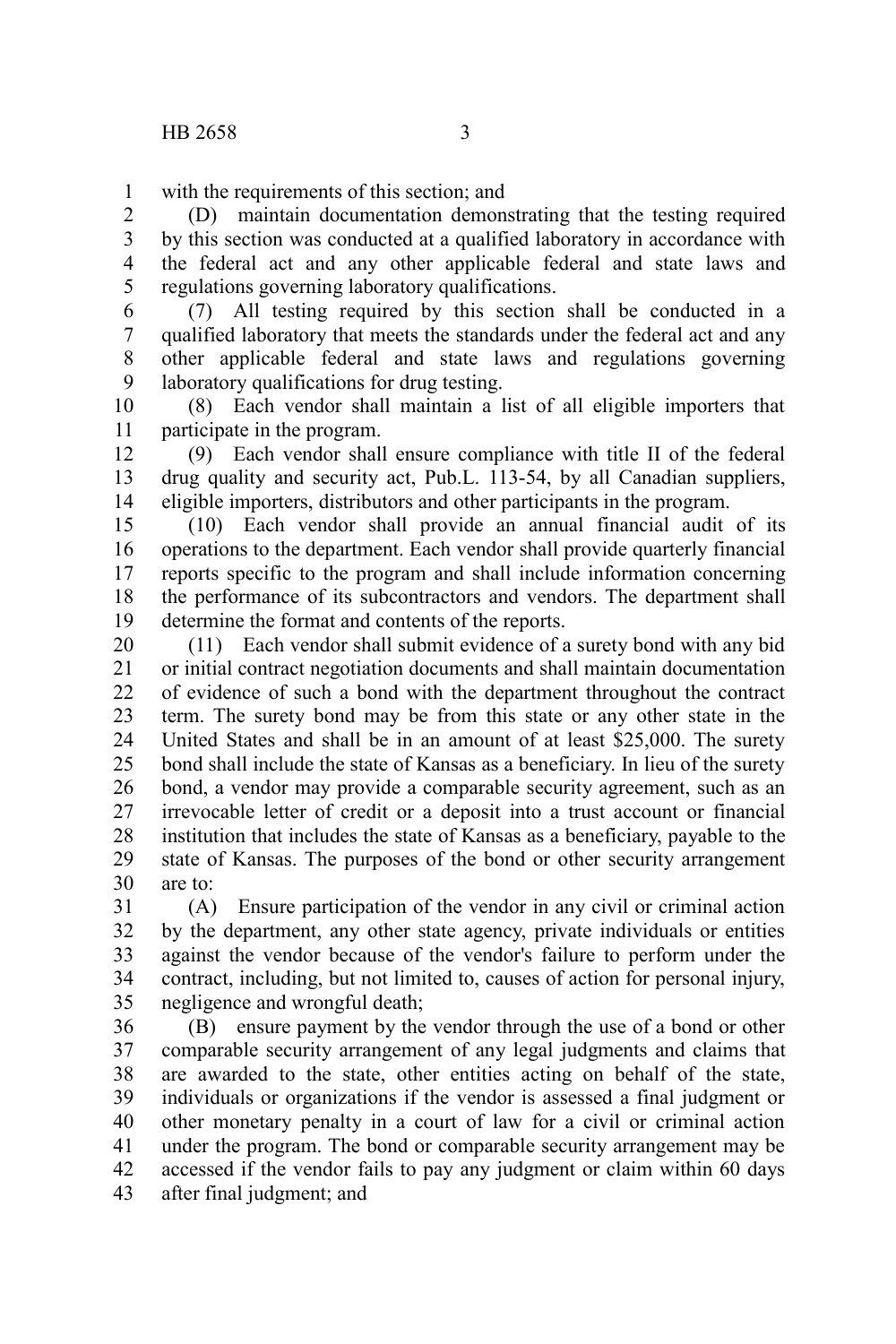(C) allow for civil and criminal litigation claims to be made against the bond or other comparable security arrangements for up to one year after the vendor's contract under the program has ended with the department, the vendor's license is no longer valid or the program has ended, whichever occurs last. 1 2 3 4 5

(12) Each vendor shall maintain information and documentation submitted under this section for a period of at least seven years. 6 7

(13) The department may require each vendor to collect any other information necessary to ensure the protection of the public health. 8 9

Sec. 4. (a) An eligible importer may import a prescription drug from a Canadian supplier if: 10 11

(1) The drug that is to be imported meets the federal food and drug administration's standards related to safety, effectiveness, misbranding and adulteration; 12 13 14

(2) importing the drug would not violate federal patent laws;

(3) importing the drug is expected to generate cost savings; and

(4) the drug is not: 17

(A) A controlled substance as defined in 21 U.S.C. § 802(6), as in effect on July 1, 2020; 18 19

(B) a biological product as defined in 42 U.S.C. § 262(i), as in effect on July 1, 2020; 20 21

(C) an infused drug;

22 23 24

15 16

> (D) an intravenously injected drug; (E) a drug that is inhaled during surgery; or

(F) a drug that is a parenteral drug, the importation of which is determined by the federal secretary of health and human services to pose a threat to public health. 25 26 27

(b) A Canadian supplier may export prescription drugs into the state under the program if the supplier: 28 29

(1) Is in full compliance with relevant Canadian federal and provincial laws and regulations; 30 31

(2) is identified by the vendor as eligible to participate in the program; and 32 33

(3) submits an attestation that the supplier has a registered agent in the United States, which attestation includes the name and United States address of the registered agent. 34 35 36

(c) The following entities are eligible importers and may obtain imported prescription drugs: 37 38

(1) A pharmacist or wholesaler employed by or under contract with a medicaid pharmacy for dispensing to the pharmacy's medicaid recipients; 39 40

(2) a pharmacist or wholesaler employed by or under contract with the department of corrections for dispensing to inmates in the custody of the department of corrections; and 41 42 43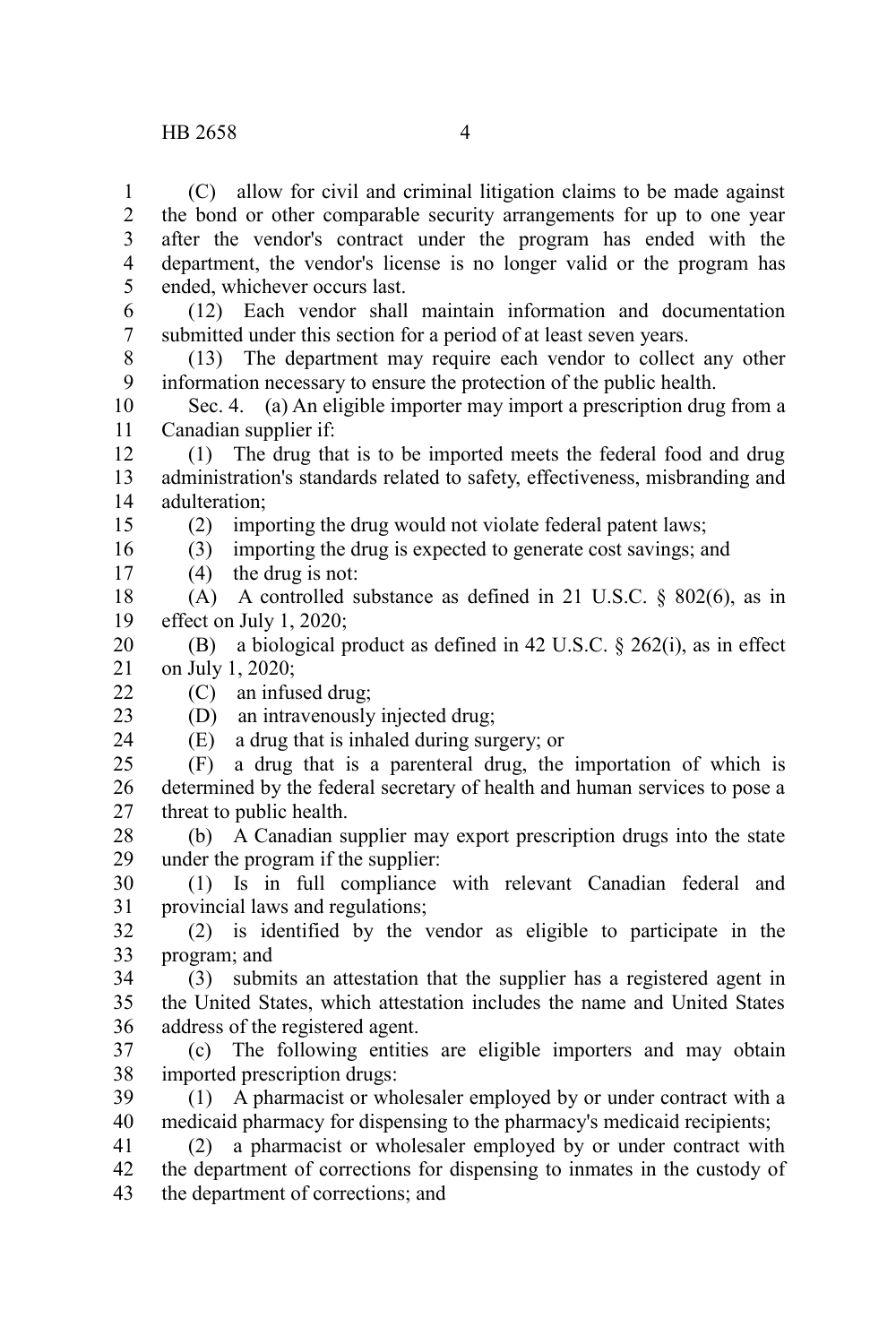(3) a licensed Kansas pharmacist or wholesaler approved by the department. 1 2

(d) (1) The department shall designate an office or division that shall be a licensed pharmaceutical wholesaler or that shall contract with a licensed pharmaceutical wholesaler. 3 4 5

(2) The office or division designated by the department pursuant to subsection (d)(1) shall: 6 7

(A) Set a maximum profit margin so that a wholesaler, distributor, pharmacy or other licensed provider participating in the program maintains a profit margin that is not greater than the profit margin that the wholesaler, distributor, pharmacy or other licensed provider would earn on the equivalent nonimported drug; 8 9 10 11 12

(B) exclude generic products if the importation of the products would violate United States patent laws applicable to branded products in the United States; 13 14 15

(C) comply with the requirements of 21 U.S.C. §§ 360eee through 360eee-4 as enacted in title II of the federal drug quality and security act, as in effect on July 1, 2020; and 16 17 18

(D) determine a method for covering the administrative costs of the program, which method may include a fee imposed on each prescription pharmaceutical product sold through the program or any other appropriate method as determined by the department, except that the department shall not require a fee in an amount the department determines would significantly reduce consumer savings. 19 20 21 22 23 24

(e) Canadian suppliers and eligible importers participating under the program shall: 25 26

(1) Comply with the tracking and tracing requirements of 21 U.S.C. § 360eee et seq., as in effect on July 1, 2020; and 27 28

(2) not distribute, dispense or sell prescription drugs imported under the program outside of this state. 29 30

(f) A participating eligible importer shall submit to the vendor all of the following information about each drug to be acquired by the importer under the program: 31 32 33

(1) The name and quantity of the active ingredient of the drug; (2) a description of the dosage form of the drug;

34 35

 $(3)$  the date on which the drug is received; 36

(4) the quantity of the drug that is received; 37

(5) the point of origin and destination of the drug; and 38

(6) the price paid by the importer for the drug. 39

(g) A participating Canadian supplier shall submit to the vendor the following information about each drug to be supplied by the Canadian supplier under the program: 40 41 42

(1) The original source of the drug, including: 43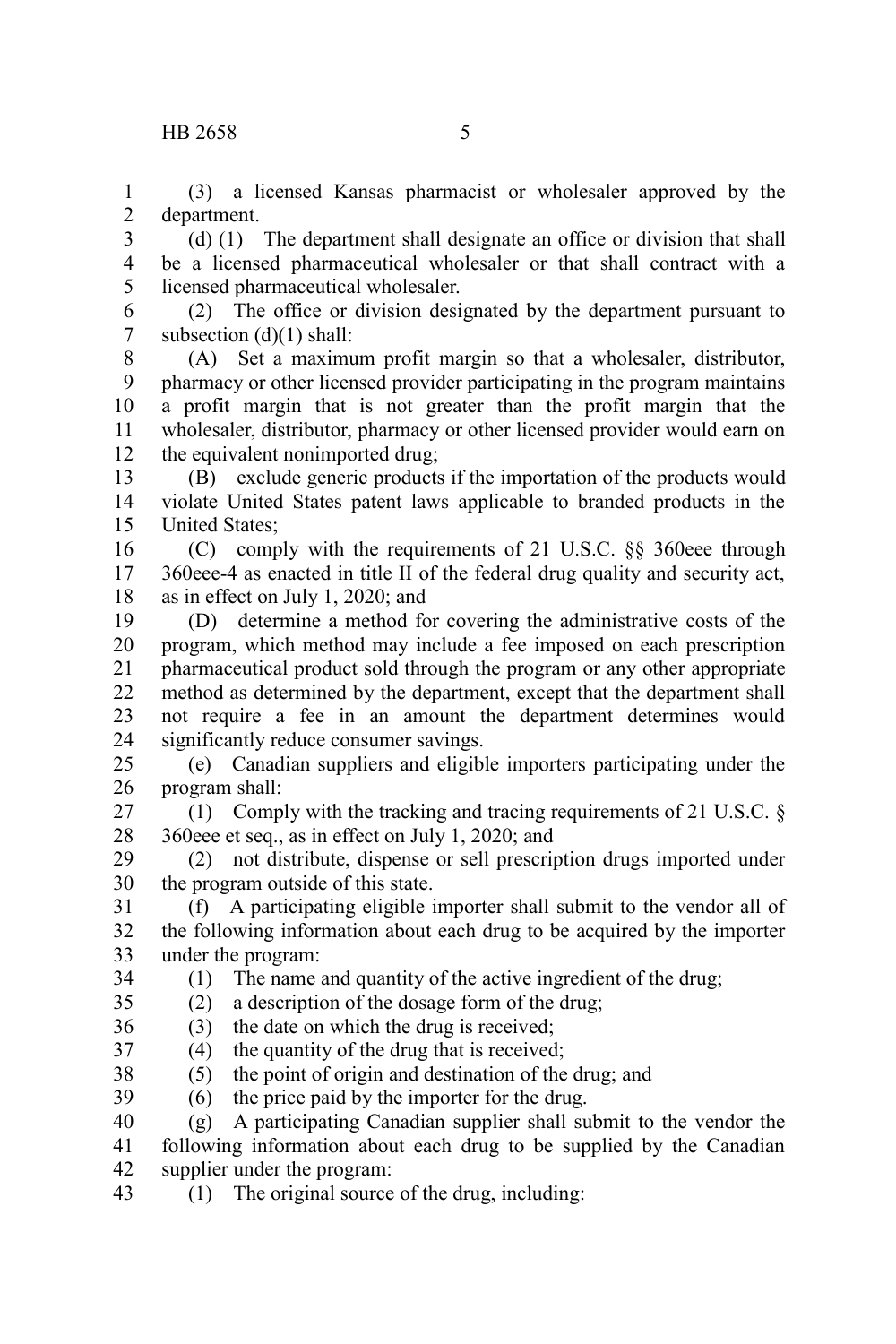(A) The name of the manufacturer of the drug; 2

(B) the date on which the drug was manufactured; and

(C) the country, state or province and city where the drug was manufactured; 3 4

5 6

1

(2) the date on which the drug is shipped;

(3) the quantity of the drug that is shipped;

(4) the quantity of each lot of the drug originally received and the source of the lot; and 7 8

(5) the lot or control number and the batch number assigned to the drug by the manufacturer. 9 10

(h) The department shall immediately suspend the importation of a specific drug or the importation of drugs by a specific eligible importer if the department discovers that any drug or activity is in violation of this section or any federal or state law or regulation. The department may revoke the suspension if, after conducting an investigation, the department determines that the public is adequately protected from counterfeit or unsafe drugs being imported into this state. 11 12 13 14 15 16 17

Sec. 5. (a) On or before September 1, 2021, the department shall submit a request to the United States secretary of health and human services for approval of the program under 21 U.S.C. § 384. The department shall begin operating the program not later than six months after receiving such approval. The request shall, at a minimum: 18 19 20 21 22

23

30

(1) Describe the department's plan for operating the program;

(2) demonstrate how the prescription drugs imported into this state under the program will meet the applicable federal and state standards for safety, effectiveness, misbranding and adulteration; 24 25 26

(3) include a list of prescription drugs that have the highest potential for cost savings to this state through importation at the time that the request is submitted; 27 28 29

(4) estimate the total cost savings attributable to the program; and

(5) include a list of potential Canadian suppliers from which this state would import prescription drugs and demonstrate that the suppliers are in full compliance with relevant Canadian federal and provincial laws and regulations. 31 32 33 34

(b) Notwithstanding any provision of this subsection to the contrary, the department may expend moneys for the purpose of requesting approval of the program as described in subsection (a), except that the department shall not expend moneys to implement the program until the department receives approval of the program from the federal government. 35 36 37 38 39

(c) Upon receipt of federal approval of the program, the secretary shall submit a report notifying the president of the senate, the speaker of the house of representatives, the committee on public health and welfare of the senate and the committee on health and human services of the house of 40 41 42 43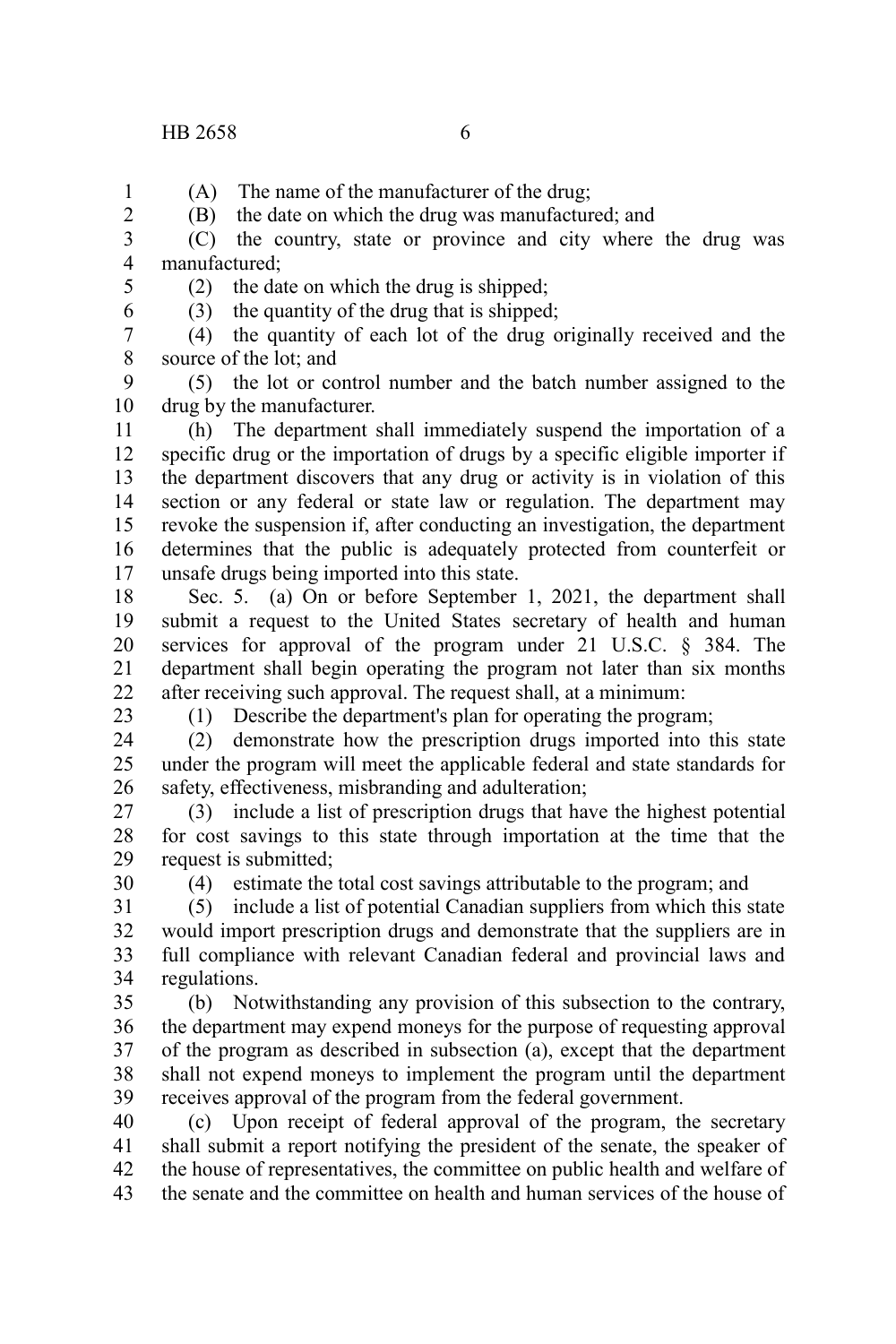14

21

representatives, or any successor committees, of such approval. Before the start of the regular session of the legislature that commences after the approval is received, the secretary shall submit to all parties specified in this subsection a proposal for program implementation and funding. 1 2 3 4

Sec. 6. On or before December l, 2022, and on or before December 1 of each year thereafter, the secretary shall submit a report to the governor, the president of the senate and the speaker of the house of representatives concerning the operation of the program during the previous fiscal year. The report shall include, at a minimum: 5 6 7 8 9

(a) A list of the prescription drugs that were imported under the program; 10 11

(b) the number of participating Canadian suppliers and eligible importers; 12 13

(c) the number of prescriptions dispensed through the program;

(d) the estimated cost savings during the previous fiscal year and to date; 15 16

(e) a description of the methodology used to determine which prescription drugs should be included on the wholesale prescription drug importation list established pursuant to section 2, and amendments thereto; and 17 18 19 20

(f) documentation demonstrating how the program ensures that:

(1) The vendor verifies that Canadian suppliers participating in the program are in full compliance with relevant Canadian federal and provincial laws and regulations;  $22$ 23 24

(2) prescription drugs imported under the program are not shipped, sold or dispensed outside of this state once in the possession of the eligible importer; 25 26 27

(3) prescription drugs imported under the program are pure, unadulterated, potent and safe; 28 29

(4) the program does not put consumers at a higher health and safety risk than if the program did not exist; and 30 31

(5) the program provides cost savings to this state on imported prescription drugs. 32 33

Sec. 7. (a) The secretary shall approve a method of financing the administrative costs of the prescription drug importation program and may include methods such as imposing a fee on each prescription pharmaceutical product sold through the program or any other appropriate method determined by the department to finance administrative costs. The department shall not require a fee in an amount that the department determines would significantly reduce consumer savings. 34 35 36 37 38 39 40

(b) The secretary shall adopt rules and regulations as necessary for the administration of the program. Such rules and regulations shall be adopted not later than July 1, 2021. 41 42 43